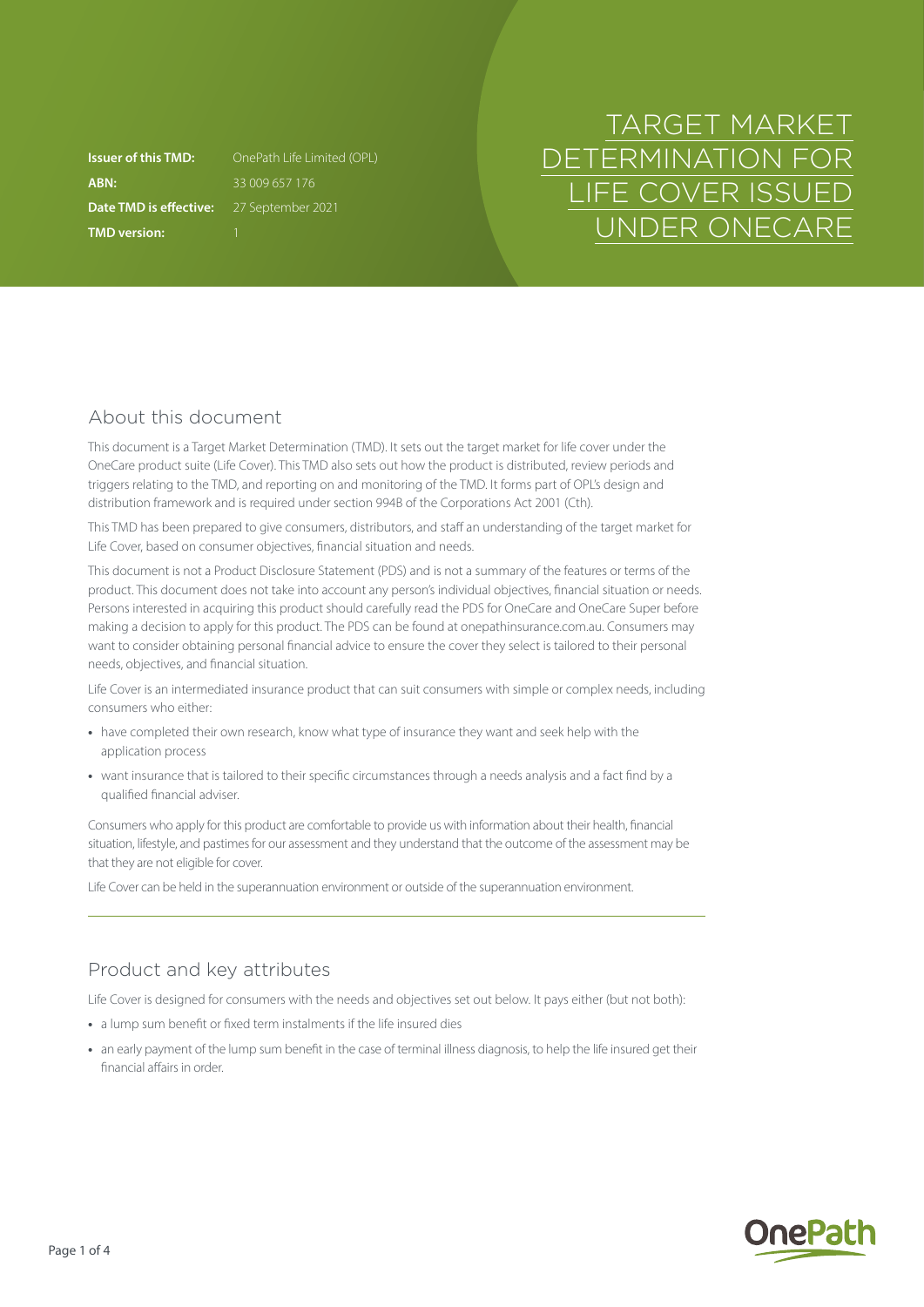#### **Needs and objectives**

Life Cover is designed to provide financial protection for personal and business consumers.

| For personal<br>consumers                                             | A consumer who has one or more of the following objectives and needs:<br>has financial dependants and wants to continue providing financial support for<br>$\bullet$<br>the dependants in the event of their death or terminal illness diagnosis<br>has (or envisages that in future they will or may have) outstanding financial<br>$\bullet$<br>commitments that will not be satisfied by their estate and any other insurance, or<br>superannuation benefits, in the event of their death or terminal illness diagnosis.<br>The financial commitments may include (but are not limited to) mortgage and<br>other debt-servicing costs, income replacement and funeral costs. In the case of a<br>terminal illness diagnosis, they can also include medical costs, transport expenses<br>and accommodation costs, and personal and palliative care.<br>wants to leave a financial legacy in the event of their death.<br>$\bullet$ |
|-----------------------------------------------------------------------|--------------------------------------------------------------------------------------------------------------------------------------------------------------------------------------------------------------------------------------------------------------------------------------------------------------------------------------------------------------------------------------------------------------------------------------------------------------------------------------------------------------------------------------------------------------------------------------------------------------------------------------------------------------------------------------------------------------------------------------------------------------------------------------------------------------------------------------------------------------------------------------------------------------------------------------|
|                                                                       | A business that has either of the following objectives and needs:                                                                                                                                                                                                                                                                                                                                                                                                                                                                                                                                                                                                                                                                                                                                                                                                                                                                    |
| For consumers<br>who are a business<br>(not for Life<br>Cover held in | has (or envisages that in future it will or may have) financial commitments, where<br>$\bullet$<br>the fulfilment of those commitments ensures that the business continues with<br>less financial disruption upon the death or terminal illness diagnosis of a<br>key-person                                                                                                                                                                                                                                                                                                                                                                                                                                                                                                                                                                                                                                                         |
| superannuation)                                                       | wants to ensure business succession if a business owner leaves the business due<br>$\bullet$<br>to death or terminal illness diagnosis.                                                                                                                                                                                                                                                                                                                                                                                                                                                                                                                                                                                                                                                                                                                                                                                              |

Broadly, the target market is consumers who have or expect to have outstanding financial commitments that will not be met in the event of their death or terminal illness diagnosis and who have capacity to pay premiums on an ongoing basis. As the product pays a lump sum on death or terminal illness diagnosis it is likely to meet the needs, or go towards meeting the needs, of consumers in the target market.

If Life Cover is held in superannuation, the target market is more specifically consumers who also:

- **•** want to obtain Life Cover within the superannuation environment
- **•** understand and accept the additional risk of needing to meet a SIS condition of release to receive a benefit amount.

#### **Eligibility requirements**

When applying for Life Cover, consumers must satisfy all of the following:

- **•** are aged between 15 and 75
- **•** are in Australia
- **•** have Australian residency or are in the process of applying for permanent Australian residency.

Life Cover is subject to our assessment of health, occupation, and pastimes:

- **•** consumers with pre-existing health conditions may not be eligible for cover
- **•** not all occupations are eligible for cover
- **•** consumers who participate in high risk pastimes may not be eligible for cover.

#### **Financial capacity**

Life Cover is designed for consumers who have the financial capacity to purchase it and to hold it over the timeframe identified for financial protection, ie. a consumer who has the financial capacity to pay premiums in accordance with the chosen premium structure, fees and government charges. This is important for these two reasons:

- **•** the cost of cover will generally increase over time
- **•** cover will be cancelled, and the life insured won't be covered, if premiums are not paid.

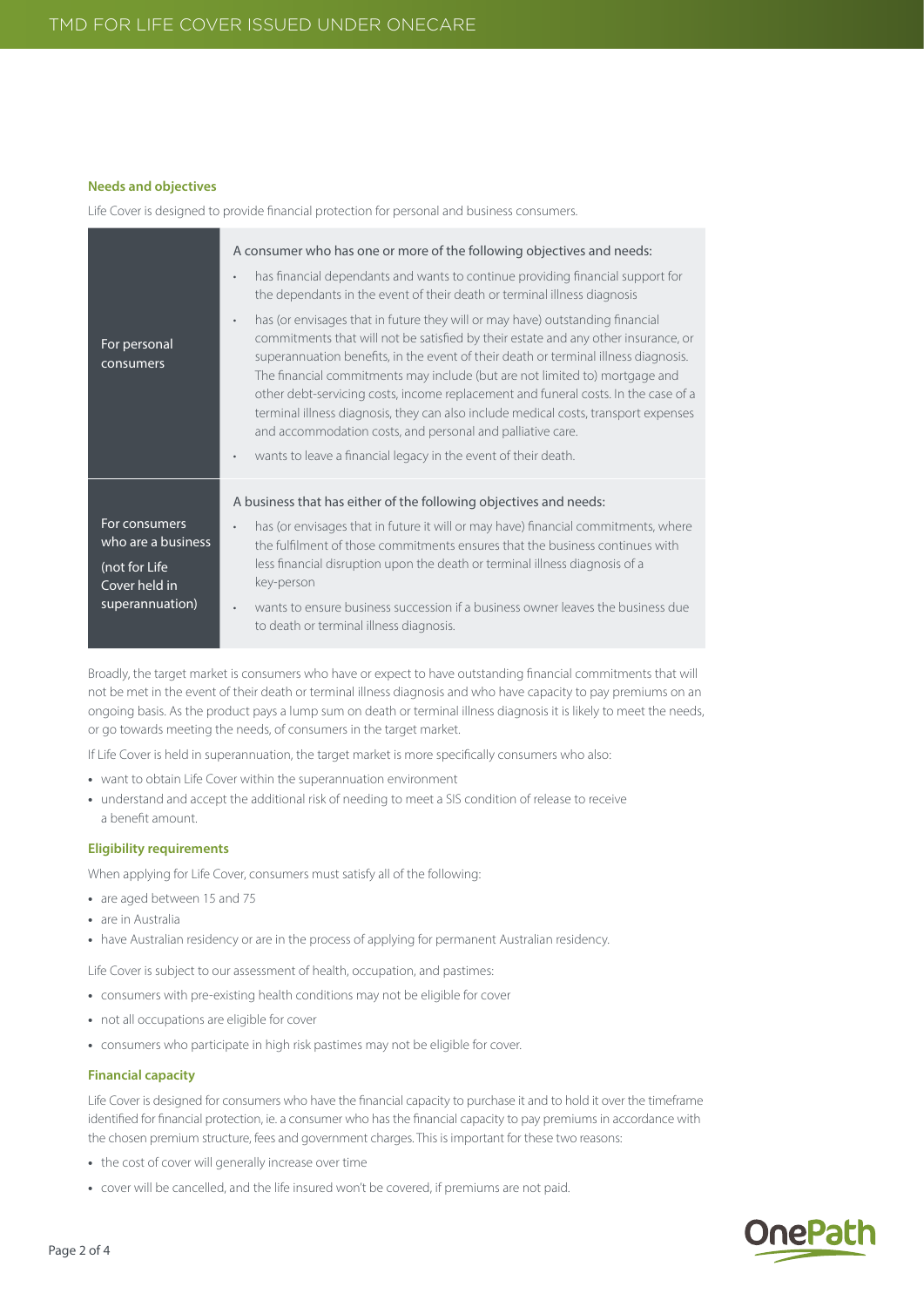Appropriate consumers for Life Cover held outside of superannuation will thus meet some or all of the following criteria:

- **•** be earning income
- **•** have personal savings
- **•** have superannuation
- **•** have other means to fund premiums, fees, and government charges, such as family or other relationships.

Appropriate consumers for Life Cover held in superannuation will thus meet the following criteria:

**•** can pay insurance premiums funded by personal contributions, spouse contributions, employer contributions or by rollover from another superannuation fund.

#### **Key exclusions**

The following events are not covered under Life Cover:

- **•** death caused by suicide in the first 13 months of any cover or any reinstated cover. This also applies to any increases in cover (excluding indexation increases) after the cover starts and any cover bought back under buy-back options
- **•** for the Extended Terminal Medical Condition Benefit, terminal illness if the illness or injury is caused or arises, directly or indirectly, from the life insured's intentional self-inflicted act.

This product may be subject to additional exclusions, based on our assessment of an application.

# Conditions and restrictions on distribution

In light of the obligations under Part 7.8A of the Corporations Act (product design and distribution obligations), an application for Life Cover must be submitted by a Distributor who is operating under an AFSL with appropriate authorisations. The Distributor may only submit applications for consumers who satisfy all of the following:

- **•** have received a current OneCare and OneCare Super PDS
- **•** have been given personal or general financial advice
- **•** are in Australia
- have Australian residency or are in the process of applying for permanent Australian residency.

The Distributor should not sell this product to a consumer who is unlikely to ever be eligible to claim the benefits under the policy.

These distribution conditions for Life Cover are appropriate and will assist in distribution being directed towards the target market.

#### Personal advice

Consumers that obtain personal advice are more likely to be in the target market for Life Cover because advisers have a duty to comply with the statutory best interests duty when providing personal advice.

The Distributor is expected to take into account any relevant information obtained about the consumer's financial situation, to ensure that Life Cover is sold in accordance with this TMD. Relevant information could include (but is not limited to):

- **•** dependants
- **•** employment and income
- **•** other insurance
- **•** debts.

#### General advice

Consumers that obtain general advice are more likely to be in the target market if Distributors distribute the product in alignment with the issuer's distribution conditions relating to the relevant distribution channel ie.

- **•** consumer has been provided with general advice in relation to this product
- **•** this product is only distributed to consumers who have completed their own research, know what type of insurance they want and seek help with the application process.